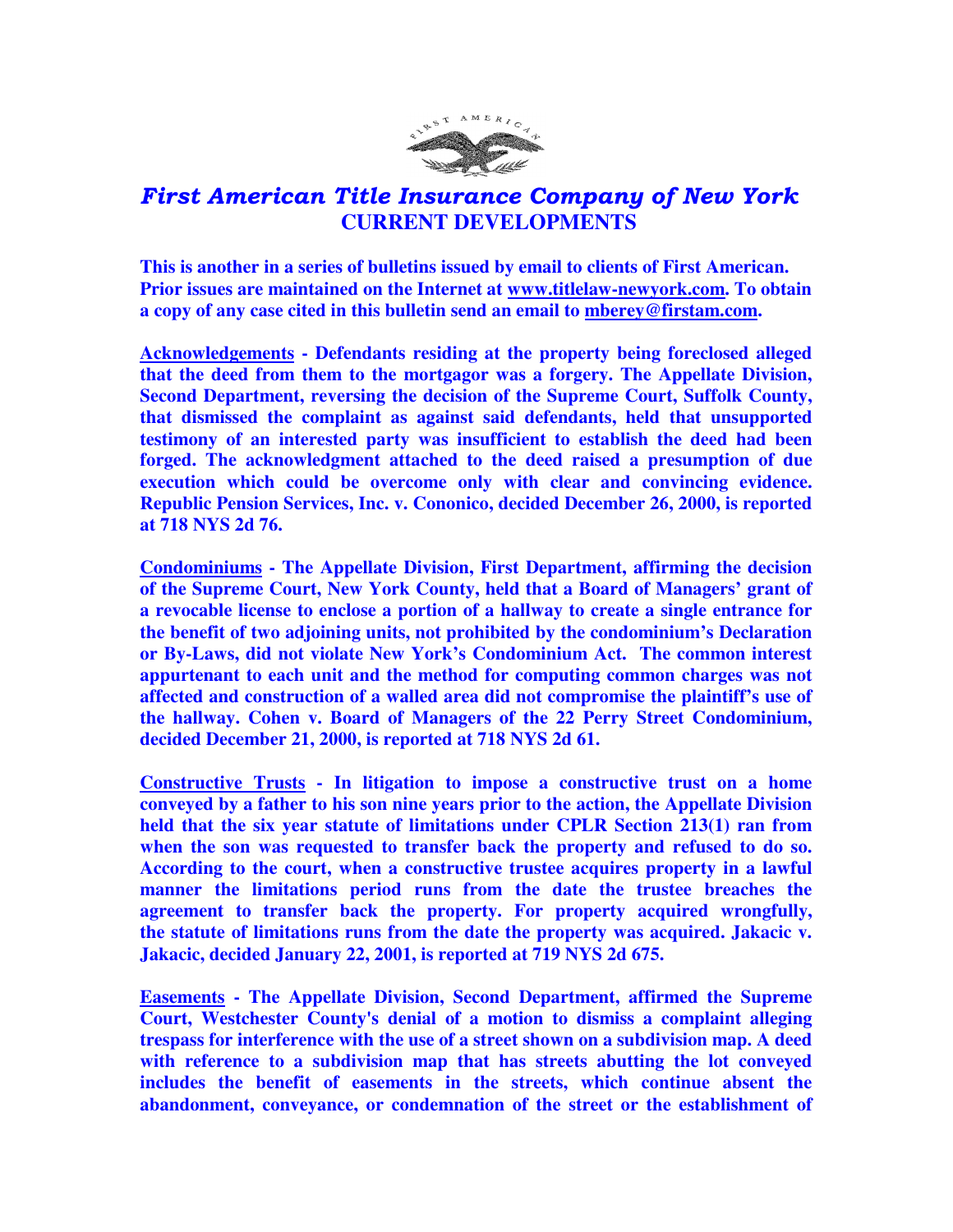**adverse possession. Bogan v. Town of Mt. Pleasant, decided December 11, 2000, is reported at 718 NYS 2d 181.** 

**Merger - The plaintiff in Jarecki v. Louie exercised an option to purchase contained in his sublease of a cooperative unit. A formal contract of sale was entered into with the unit owner containing a clause merging all prior agreements. The cooperative's board of directors rejected the plaintiff's application to purchase and the contract terminated. Nevertheless, the plaintiff asserted that the option continued and was assignable. The Court of Appeals, reversing the holding of the Appellate Division, held that the bilateral contract, which arose on exercise of the option, merged into and did not survive termination of the contract of sale. This case, decided February 15, 2001, is reported at 2001 WL 168155.** 

**Mortgage Foreclosure - Due to the mortgagee's lengthy delay in obtaining a judgment of foreclosure and sale, the Appellate Division held that the mortgagee was entitled to interest at the rate provided in the note for only one year from the grant of summary judgment, instead of through the date of the referee's computation of the amount owed. Yagamo Acquisitions, LLC v. Baco Development 102 Street Inc., decided December 21, 2000, is reported at 718 NYS 2d 325.** 

**Mortgage Foreclosure - The failure to enter a judgment of foreclosure and sale prior to the foreclosure sale was held to be a correctable defect since the defendant would not be prejudiced thereby. The Appellate Division, First Department, affirmed the order of the Supreme Court, New York County, denying the defendant's motion to vacate the sale and granted plaintiff's motion to resettle and enter the original judgment of foreclosure and sale nunc pro tunc. Chase Home Mortgage Corporation v. Marti, decided January 4, 2001, is reported at 719 NYS 2d 14.** 

**New York City, Environmental Control Board Judgments - Local Law 45 of 2000 effective September 4, 2000 added Section 26-126.5 ("Enforcement of environmental control board judgments against owners for certain building code violations") to Title 26, Chapter 1 ("Department of Buildings") to the Administrative Code of the City of New York. This Section provides an alternative method for the enforcement of Environmental Control Board judgments for building code violations with respect to private dwellings, wooden-framed single room occupancy multiple dwellings, or dwellings with a legal occupancy of three or less dwelling units. The judgment will be a lien on the related real property payable to the City Collector and recoverable by a tax lien sale or foreclosure once a record of the judgment is filed in the office of the City Collector. The lien will not, however, be enforceable against a subsequent purchaser or mortgagee in good faith unless a record of such a judgment is filed in the records of the Building Department. In addition, the judgment is not to be enforced as a tax lien against any property unless a copy of a notice of violation was mailed to the property owner and to all mortgagees and lienors of record.**